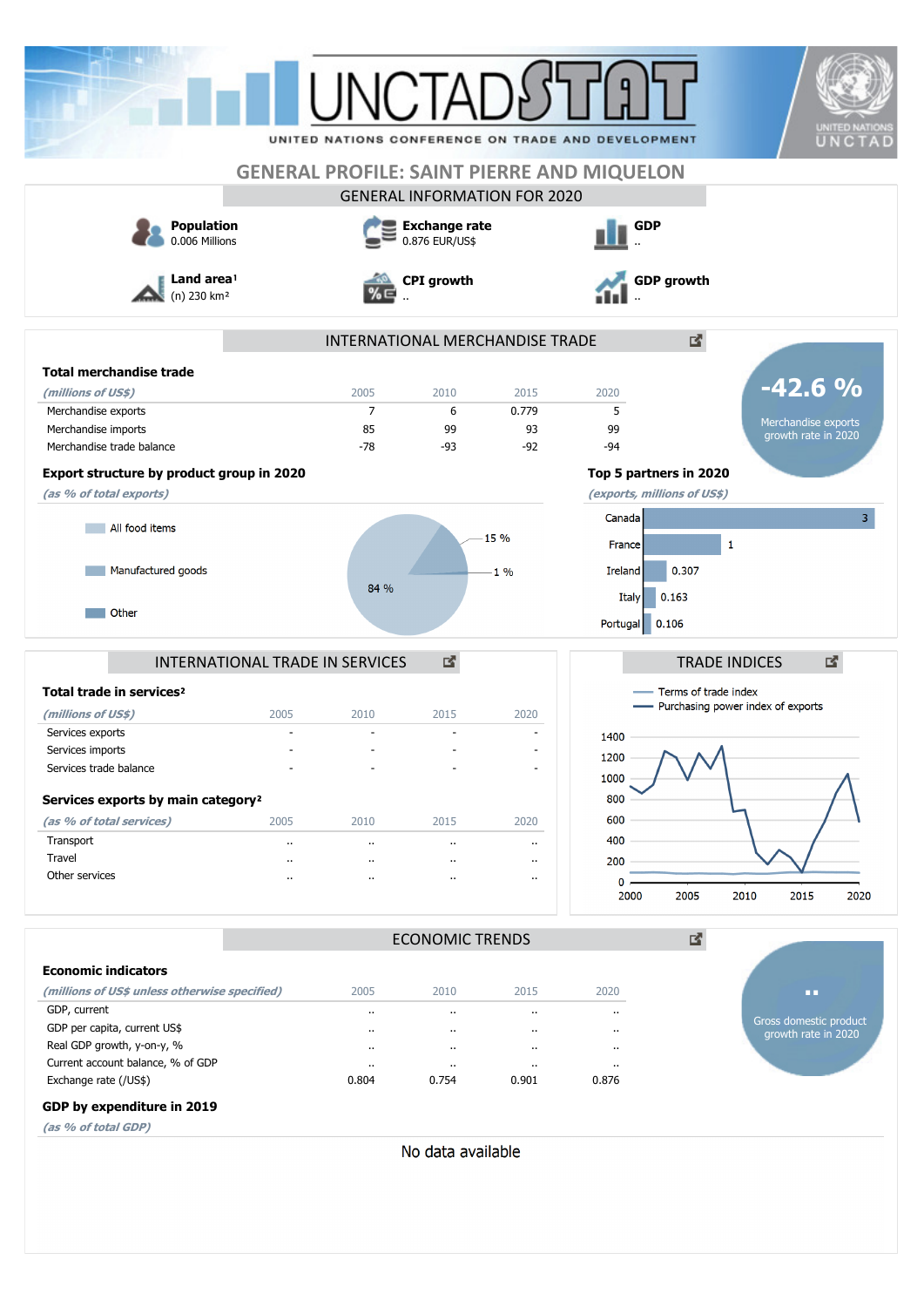# **SAINT PIERRE AND MIQUELON**

FDI AND EXTERNAL FINANCIAL RESOURCES

| <b>Financial flows</b>                        |          |                      |           |           |
|-----------------------------------------------|----------|----------------------|-----------|-----------|
| (millions of US\$ unless otherwise specified) | 2005     | 2010                 | 2015      | 2020      |
| FDI inflows                                   |          | $\cdots$             |           | $\cdots$  |
| FDI outflows                                  | $\cdots$ | $\cdots$             | $\cdots$  | $\cdots$  |
| Personal remittances, % of GDP                |          | $\ddot{\phantom{a}}$ | $\cdot$ . | $\cdot$ . |

FDI outflows as % of GDP in 2020 **..**

#### **Financial flows trends**

**(millions of US\$)**

No data available

|                             |                                       | TRADE IN GOODS AND SERVICES |           |           |           |  |
|-----------------------------|---------------------------------------|-----------------------------|-----------|-----------|-----------|--|
|                             | Trade balance indicators <sup>2</sup> |                             |           |           |           |  |
| (as % and index)            |                                       | 2005                        | 2010      | 2015      | 2020      |  |
| Balance, % of GDP           |                                       | $\cdot$ .                   | $\cdot$ . | $\cdot$ . | $\cdot$ . |  |
| Balance, % of imports       |                                       | -                           | -         |           |           |  |
| Normalized balance          |                                       | -                           | -         | -         |           |  |
| Trade openness <sup>2</sup> |                                       |                             |           |           |           |  |

**(sum of imports and exports as % of GDP)**

No data available

| <b>LABOUR FORCE</b> |  |
|---------------------|--|
|                     |  |

### **Labour force by gender in 2020**

図

**(as % of total labour force, all sectors)**

No data available

|                                                                    | OTHER INDICATORS |                      |           | 酪         |                                                    |
|--------------------------------------------------------------------|------------------|----------------------|-----------|-----------|----------------------------------------------------|
| <b>Maritime transport indicators</b>                               |                  |                      |           |           |                                                    |
|                                                                    | 2005             | 2010                 | 2015      | 2020      | ПD                                                 |
| Merchant fleet, national flag (thousands of DWT)                   |                  | $\cdot$              | $\cdot$ . | $\cdots$  |                                                    |
| Liner shipping connectivity index (maximum $2006 = 100$ for China) | $\cdot$ .        | $\cdots$             |           | $\cdots$  | Share of the total world<br>merchant fleet in 2020 |
| Container port throughput (TEU)                                    | $\cdot$ .        | $\ddot{\phantom{0}}$ | $\cdot$ . | $\cdot$ . |                                                    |
| <b>Information economy indicators</b>                              |                  |                      |           |           |                                                    |
| $(as % of)$                                                        | 2005             | 2010                 | 2015      | 2020      |                                                    |
| Share of ICT goods, % of total exports                             |                  | $\cdots$             | $\cdot$ . | $\cdots$  |                                                    |
| Share of ICT goods, % of total imports                             | $\cdot$ .        | $\cdots$             |           | $\cdots$  |                                                    |
| Share of workforce involved in the ICT sector                      |                  | $\cdots$             | $\cdot$ . | $\cdot$ . |                                                    |